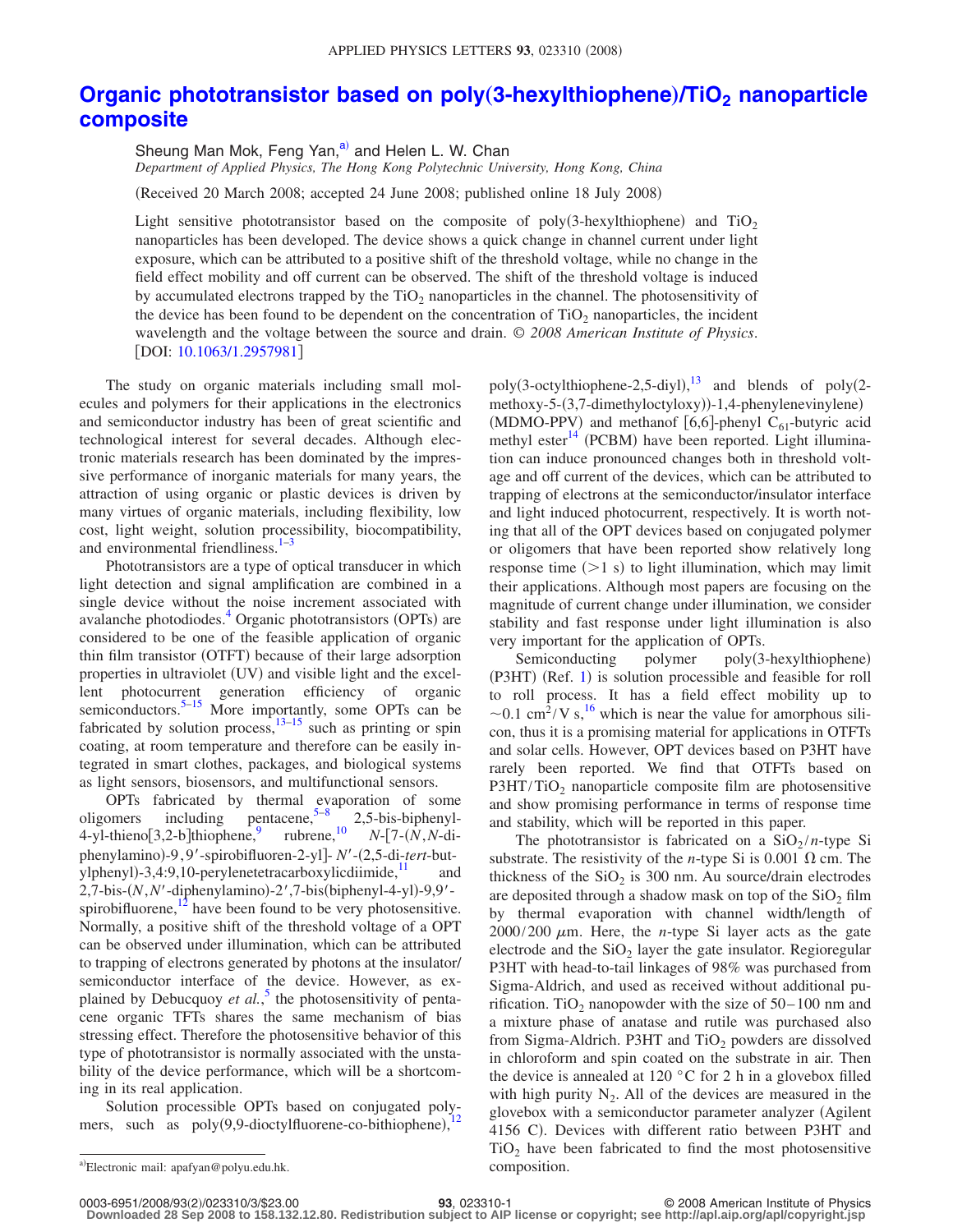<span id="page-1-0"></span>

FIG. 1. (Color online) Transfer characteristics of OTFTs based on the composite of P3HT/TiO<sub>2</sub> nanoparticles.  $V_{DS}$ =−10 V. From bottom to top, the weight ratio between P3HT and  $TiO<sub>2</sub>$  nanoparticles are 1:1, 1:0.75, 1:0. 5, and 1:0.25, respectively.

As shown in Fig. [1,](#page-1-0) transfer characteristics of OTFTs with different  $TiO<sub>2</sub>$  concentration in P3HT have been measured. The effective field effect mobility decreases with the increase in  $TiO<sub>2</sub>$  concentration, which can be attributed to the  $TiO<sub>2</sub>$  nanoparticles that impede the transport of holes in the channel.

The performance of all of the OTFTs based on  $P3HT/TiO<sub>2</sub>$  composite film is photosensitive. As shown in Fig. [2,](#page-1-1) the channel current of a device (weight ration of  $P3HT: TiO<sub>2</sub>=1:0.75$  changes sharply under light illumination. The photosensitive channel currents have been measured at different  $V_{DS}$  (10, 5, 2, and 1 V) and the same  $V_{GS}$  $(0 V)$ . The inset of Fig. [2](#page-1-1) shows the transfer characteristics  $(V_{DS}=-10 \text{ V})$  of the device measured in dark and under white light illumination of 200  $\mu$ W/cm<sup>2</sup>, respectively. The transfer curve exhibits a parallel shift to positive gate voltage under light illumination and no evident change can be found

<span id="page-1-1"></span>

FIG. 2. (Color online) (a) Channel current of an OPT (weight ratio of P3HT: TiO<sub>2</sub> is 1:0.75) measured at different drain voltages  $V_{DS}$  and  $V_{GS}$ = 0 V. The rising and falling edges of current correspond to switching on and off of a white light illumination of 200  $\mu$ W/cm<sup>2</sup>, respectively. Inset: transfer characteristics of the OPT  $(V_{DS}=-10 \text{ V})$  measured in dark and under light illumination. (b) Shift of the threshold voltage of the OPT calculated from the change of the channel current measured at different  $V_{DS}$ .

<span id="page-1-2"></span>

FIG. 3. (Color online) Shift of the threshold voltage of the OPT (weight ratio of P3HT: TiO<sub>2</sub> is 1:0.75) illuminated with different light intensities and different wavelengths.  $V_{DS}$ =−10 V. Inset: from left to right, curves for transfer characteristics of the OPT  $(V_{DS}=-10 \text{ V})$  measured under light illumination (wavelength: 530 nm) with the intensity of 0, 0.43, 5.76, 26.07, 60.82, and 102.09  $\mu$ W/cm<sup>2</sup>, respectively. Linear (log) plot is shown by left (right) axis.

in the field effect mobility, off current, and subthreshold slope. Therefore light illumination only induces a change in the threshold voltage of the OTFT and this change can be directly calculated from the variation of channel current. It can be found that the channel current changes for two orders of magnitude in the subthreshold region due to the light exposure.

 $P3HT/TiO<sub>2</sub>$  composite has been used in solar cell. Photons absorbed by P3HT generate excitons in the film and charge separation of the excitons may occur at the  $TiO<sub>2</sub>/P3HT$  interface since the level of the conduction band  $(4.3 \text{ eV})$  of TiO<sub>2</sub> is lower than that of the lowest unoccupied molecular orbit (3.2 eV) of P3HT $^{17}$  and thus some electrons will be trapped in the  $TiO<sub>2</sub>$  nanoparticles. For the application of P3HT/TiO<sub>2</sub> composite in an organic solar cell, high conductivity and continuous paths for electron transport among  $TiO<sub>2</sub>$  particles and the anode of the device are critical issues for the device efficiency. We consider that the photosensitive of the OTFT based on  $P3HT/TiO<sub>2</sub>$  is also due to the charge separation of excitons at the interface of P3HT and  $TiO<sub>2</sub>$ . Electrons trapped in  $TiO<sub>2</sub>$  nanopartilces will increase the potential of the channel which can be regarded as a floating body effect of the transistor.<sup>18[,19](#page-2-15)</sup> Therefore the more electrons trapped in the channel, the bigger shift of the threshold voltage can be induced.

Charge separation of excitons can be enhanced by applying electric field. We find higher voltage between source and drain (V<sub>DS</sub>) can induce higher shift of threshold voltage under the same light illumination, which means higher  $V_{DS}$  induces higher density of electrons trapped in  $TiO<sub>2</sub>$  nanoparticles. So this is a clear evidence for field enhanced charge separation of excitons<sup>20</sup> at the interface of P3HT and TiO<sub>2</sub>. On the other hand, our experiments show that the influence of gate voltage on charge separation in the channel is negligible. Normally a gate voltage only can induce electric field in the active layer within several nanometers from the semiconductor/gate insulator interface $21$  and thus it has little effect on the charge separation of excitons in the channel.

It is worth noting that the off currents of the phototransitors measured in dark and under light illumination show little difference, as shown in the inset of Figs. [2](#page-1-1) and [3.](#page-1-2) Therefore photocurrent in the channel generated by photon absorption, in other words, a photovoltaic effect, $\frac{15}{15}$  is negligible in the performance of the organic device, which is different **Downloaded 28 Sep 2008 to 158.132.12.80. Redistribution subject to AIP license or copyright; see http://apl.aip.org/apl/copyright.jsp**